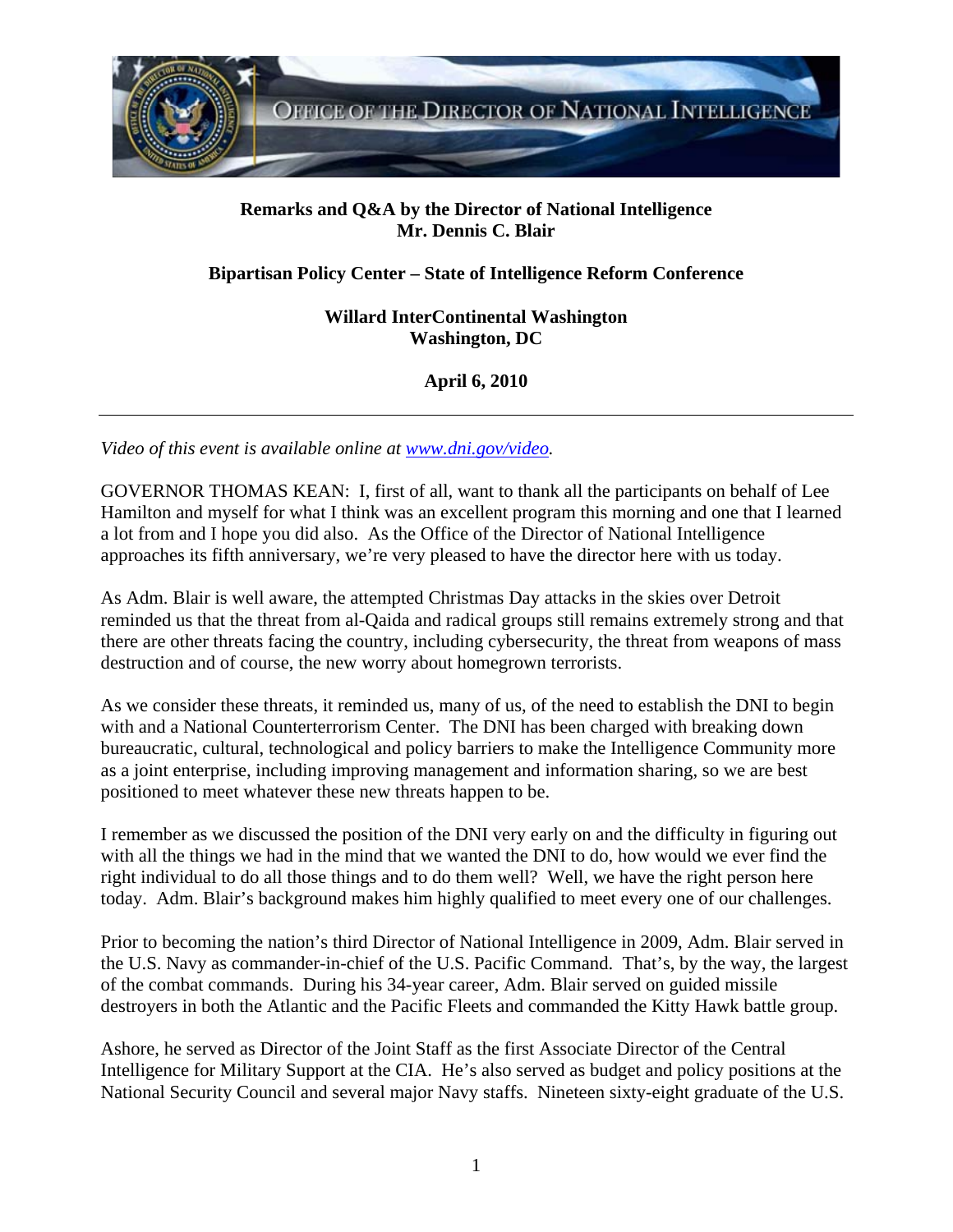Naval Academy, he earned his master's degree in history and languages from Oxford University. And of course, he was there as a Rhodes Scholar. Please join me in welcoming Adm. Dennis Blair. (Applause.)

DIRECTOR DENNIS C. BLAIR: Thanks very much, Tom. When I received the invitation to this group and I saw the list of panelists who would proceed me, I felt sort of like that character that Robert Duvall played in "Lonesome Dove" when he said, you know, if you're going to be hung, it might as well be by friends (Laughter).

But hearing that second panel, seeing the seriousness of the discussion so far, it's anything but a hanging. It's a serious, serious consideration of where we go from here. And I'd like to thank Congressman Hamilton, Gov. Kean for not only the work that really led to the Intelligence Reform and Terrorism Prevention Act, but even more unusually, I think, the sort of continued drive to ensure that the ideas that were started then are keeping alive, to reexamine, to update, to refresh and to push them on. So thank you both for not only this event itself, but all the work you've done. And I'd like to formally recognize your contribution. (Applause.)

So it's worthwhile to take some time to look back over this history of intelligence reform as we celebrate the fifth anniversary of the establishment of the Office of the Director of National Intelligence, established by the legislation of a few months earlier and the bipartisan report that preceded that.

And although most of this is pretty dry policy, I do have some breaking news. There is going to be a new DNI very soon, Donovan McNabb. (Laughter.) Oh, I'm sorry, that's the director of the CIA is going to be Donovan McNabb, I got that wrong. (Laughter.) Oh no, that's just a foreign intercept of uncertain reliability, so maybe he's going somewhere else. I don't know. (Laughter.)

But no, I understand that David Shedd set the stage first thing this morning with a recap of what led to intelligence reform back in 2004. And looking back even further over the Intelligence Community's history, going back to key milestones from 1947, right up through to 2001 and then the standup of ODNI five years ago, this very month.

The first panel with Jane Harman, Mike Hayden, Fran Townsend, moderated by Walter Pincus and we'd like to thank you all for the read-ahead that you published this morning in the paper. (Laughter.) But that panel did a good job of looking at how our safety and security have been improved since the Intelligence Reform and Terrorism Prevention Act and I'll comment a little bit on that subject as well.

And then I very much enjoyed the final panel, which I had the chance to attend – those who are involved in that, very thoughtful and successful practitioners of meeting the Intelligence Community at the highest levels; and what they have to say has serious weight and certainly made sense to me.

There are really two foundational questions that I think we are addressing in our proceedings during this day. And the first is this: What progress have we made in achieving the intent of IRTPA? Has it improved the performance of the Intelligence Community? We Americans are an impatient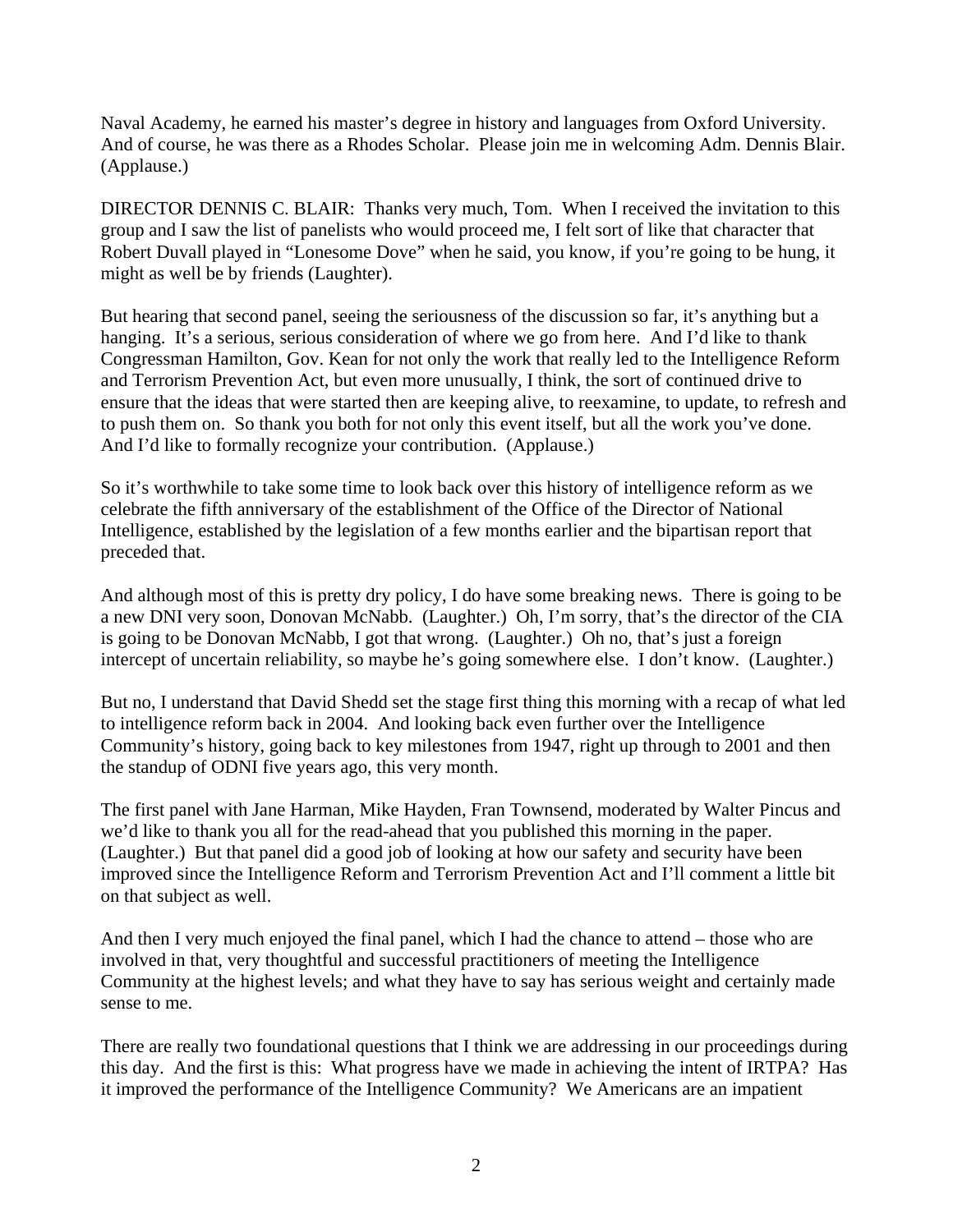people. As you parents know, it's even possible to have your children complete their undergraduate education in five years, so  $-$  (Laughter) – we should be able to get this done.

But I'm – and I won't go to the far extent of repeating the – when I'm asked this question, I'm tempted to give the answer that Zhou Enlai famously gave to Henry Kissinger's query about the results of the French Revolution, when he replied, "It's too soon to tell." And somewhere between those, I think, is a serious evaluation of where we stand in terms of making the progress that was envisioned when that act was passed.

So let me offer some observations on that first question. The second foundational question, I think, is this: What should the Intelligence Community look five years from now? Looking at the same amount of time in the future. How can this organization of 17 intelligence agencies and bodies fulfill its promise of a United States that's safer from threats – better able to take advantage of opportunities, whether they're posed by nation-states or non-state actors? And if there are obstacles toward achieving that vision, what are they and how can we knock them down?

Now, starting off by looking back a bit, I know that David Shedd touched on some of the history of the Intelligence Community already, but I think we have to continually remind ourselves of the extremely important context of what we're about in the Intelligence Community in the  $21<sup>st</sup>$  century. The conversation we're having here today is meaningless if we don't really set where we are in history. The slate is not clean.

The United States has traditionally viewed intelligence as a somewhat secretive, somewhat uncomfortable activity that you kind of have to do. It seems incompatible with the great experiment of an open, a transparent democracy that really lies at the foundation of the American contract. Intelligence was perhaps a necessary evil during the Cold War, an important component of power as we faced an implacable enemy who was attacking our very existence.

But times have changed. The threat has changed, and how does that all affect the Intelligence Community? Most of us here in this room buy the basic necessity for intelligence; but I find when we have this conversation widely in the country, there are fundamental questions that are asked. And these questions are difficult. They're complex. They're only going to be answered in the United States by that interaction of the three branches of government over time, through a public discourse and through national decisions.

And yet, within that context, while we're reaching that national consensus, while we're getting to the next stage of what we want this intelligence enterprise to be like, how we want it to act, what we want it to do, what we want it not to do, we've got a job to do with the tools we have. We've got to get on with our business.

I left briefing the President this morning; there are decisions to make. We've got to move. So in the rest of my remarks, I'd like to talk about that progress that we have made, the challenges before us, and I think the very real steps that we can take to make the Intelligence Community even better and therefore the country even safer than we are now.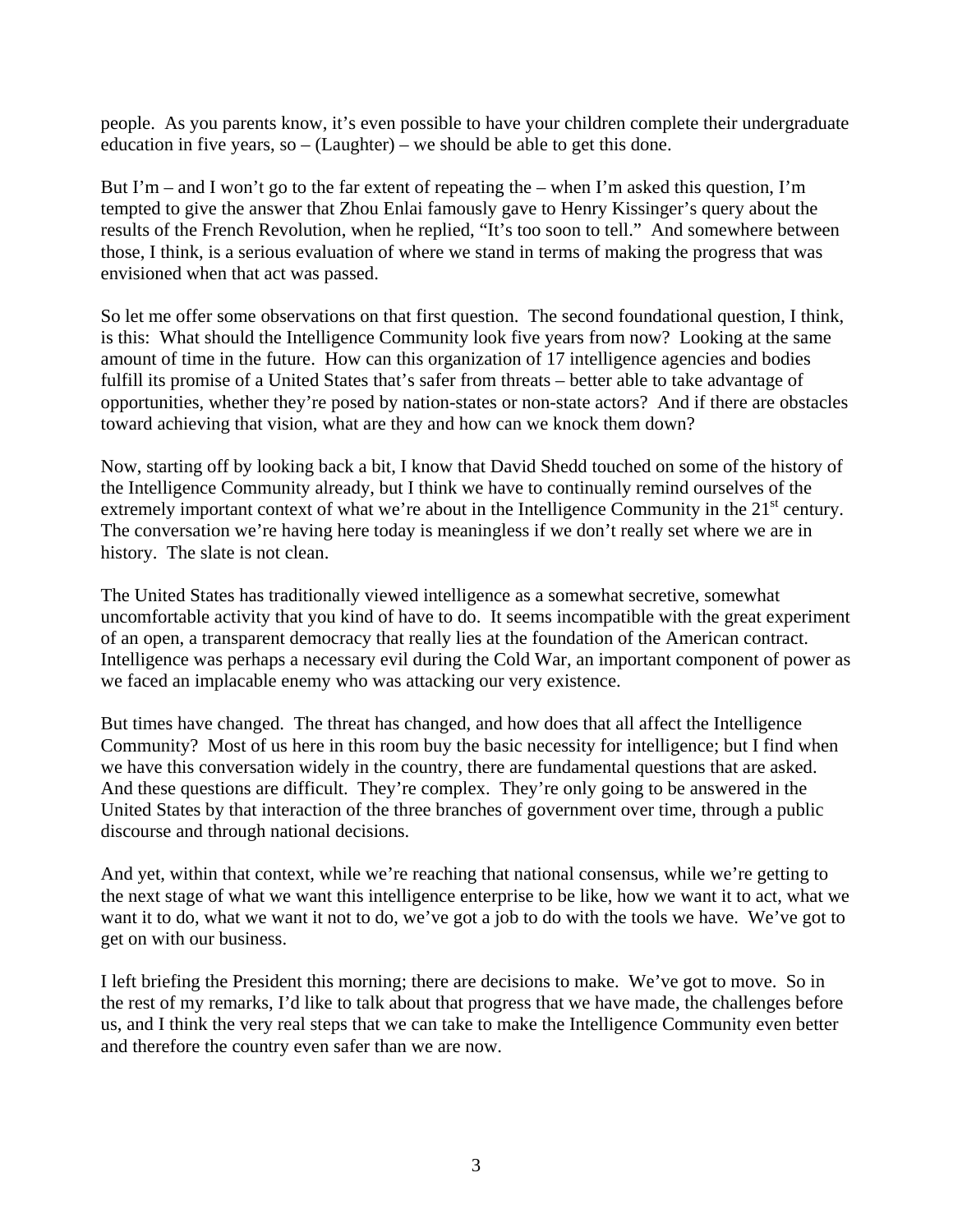I think that looking back, the overall objectives of the Intelligence Reform and Terrorism Prevention Act were on target. I think that it both inspired and allowed significant improvements in the national intelligence enterprise. I benefit from those as the third Director of National Intelligence, and they provide many of the tools that I can use to make further progress because my feeling is also that the implementation of these objects of IRTPA is very much still a work in progress.

While the Intelligence Community often acts in an integrated and agile fashion, and while many are doing their best to work seamlessly together, our ability to do that – to innovate, to cross traditional boundaries – often falls well short of our adversaries' ingenuity and nimbleness being used against us.

But yet, this complex and dynamic world is placing an even greater premium on integration and agility. I think 12/25 showed us that yesterday's improvements from 9/11 are not adequate to meet today's problems, much less tomorrow's problems. And it's natural that left to their own devices, agencies will focus on their own strengths, rather than a contribution of others, as they answer new challenges.

They'll cooperate in ways that benefit their own interests, but left to their own devices, they're not likely to take the most difficult steps necessary to move forward, or even to be able to envision the full collaborative potential of a fully integrated intelligence enterprise. There needs to be not only a jolt – 9/11 certainly provided one to this country – but also a continuing drive mechanism.

And I think that function is what my position and my staff were designed by the IRTPA to create: a group that wakes up every morning worrying about nothing but improving the nation's intelligence, through more capability, better teamwork.

We're looking back five years to the beginning of DNI. Let's look five years forward. As we continue to mature the IRTPA model, three achievable goals would help us to become a much more effective Intelligence Community, with better intelligence for everyone from the president down to the soldier in the foxhole, the USAID worker, out in a Provincial Reconstruction Team, or the diplomat in an embassy.

These goals are: first, a cadre of joint leaders instinctively working together across the full range of intelligence activities. Two, covert action, fully integrated with the other tools of national power. And three, integrated collection and analysis – relentless sharing of intelligence to support policymakers and operational officials. And I'll talk to each of these.

Let me start with this Intelligence Community leadership, because it really is the people who determine the effectiveness and the capability of an organization. While those at the very top, the agency heads, can make a difference, the tone and the accomplishments of the entire enterprise will be set those next several layers, particularly of the major intelligence agencies. If we're going to achieve an Intelligence Community that self-forms quickly into teams that are greater than the sum of their parts, it will be these leaders who make it happen. They'll carry on the ethos as agency heads and DNIs come and go.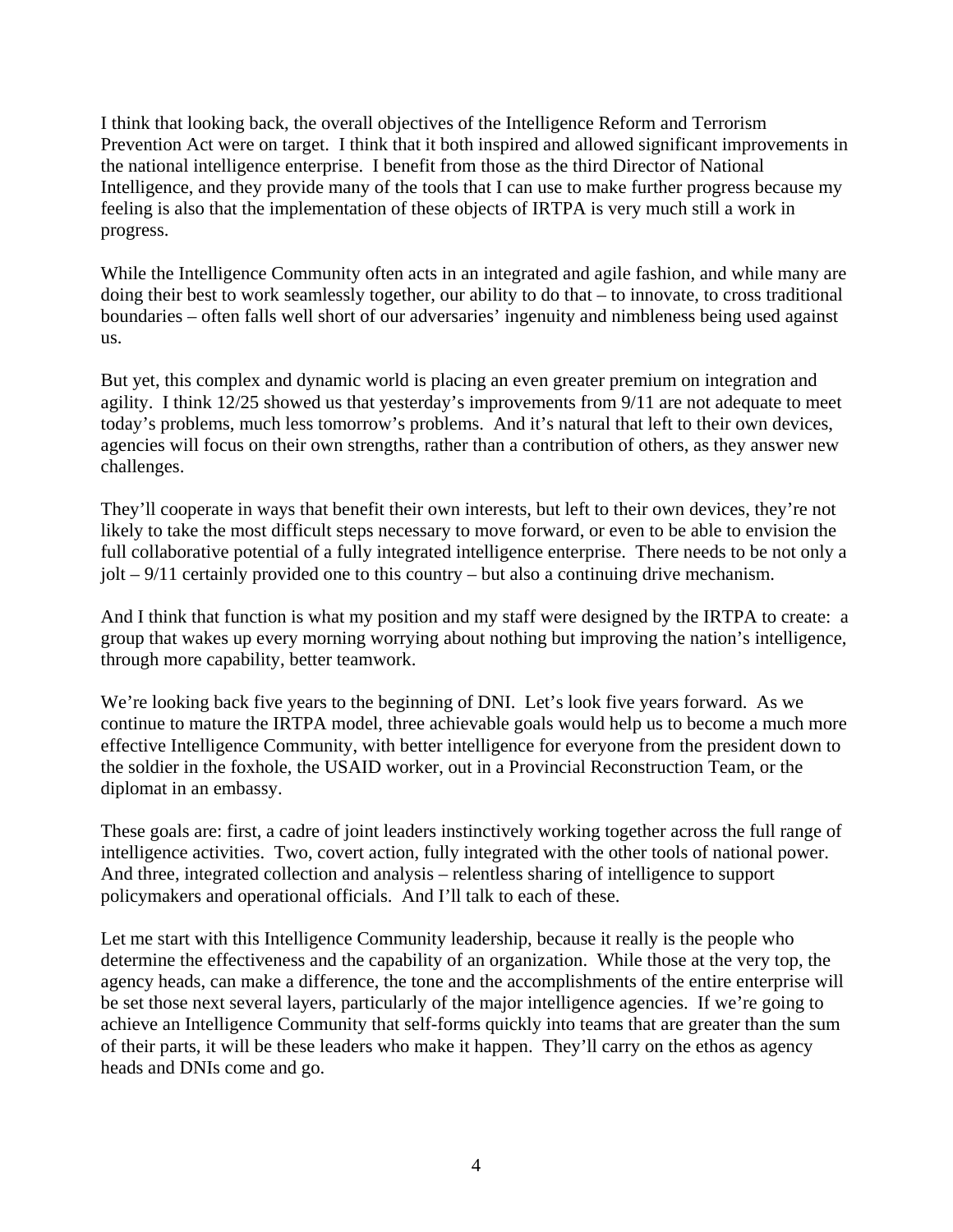Here's my bottom line assessment up front of where we are. This current level of leaders in the Intelligence Community is very skilled in their individual fields of expertise. They show some flexibility in adapting the individual strengths of their agencies to meet new challenges in innovative ways. However, they are often stopped short of the best solution for the country by the boundaries of institutional prerogatives and by traditions.

Already in my year on the job, I've seen multiple examples of attacks on problems by throwing together interagency teams – and teams led by officials at those levels that I'm talking about go off, pool their knowledge, starting with a charge and a great deal of initial enthusiasm coming up with a solution.

But I find that when we review those after six months, seven months, we find that they've only gone a certain direction. That extra set of hard steps need to be taken that really involve breaking some institutional glass and doing things in a new way; they've not been able to reach. It's partly a question of authorities, but it's also partly a question of the training, the background, the selection of these leaders.

Now, interestingly, I find that the intelligence officials who are the most committed and imaginative, least parochial, who are really doing amazing things, are most often the more junior officers out in the field – especially in war zones. And I'll talk a little bit about that later. Out there I see imagination, innovation, selflessness, mission dedication and amazing things that are being done.

So my vision is that we will have achieved success in this important area when senior intelligence officials work instinctively as a team to address important resource, policy, operational support issues – when they're willing to bend their home agency institutional interests to the greater good. Rather than thinking of themselves only as members of a particular agency, they'll naturally think of themselves as part of a larger Intelligence Community.

Here are three practical recommendations. They're in progress, but they need to be driven to build that kind of agency leadership: First, as mandated by the IRTPA, every officer must serve in a joint job before he or she can be promoted to the Senior Intelligence Service. Now, this program, as Director McConnell – former Director McConnell mentioned – is underway.

But we need to toughen this requirement so the jobs that earn joint duty credit are those that provide real experience in the capabilities and the culture of other agencies. I can tell you that once you've served a significant period of time outside your home agency in the atmosphere of another agency, you go back to your former duties a changed person. You have real understanding of what can be done. So that's number one.

Second, we need more thorough succession planning within the agencies, conducted basically by the agency leadership itself, but overseen by the DNI. Succession planning will ensure that officers promoted to leadership roles in the individual agencies truly have the right qualifications and the joint ethic. Succession planning is also necessary for other goals that we're pursuing for the leadership of the Intelligence Community – diversity and breadth – as well as parent agency skills.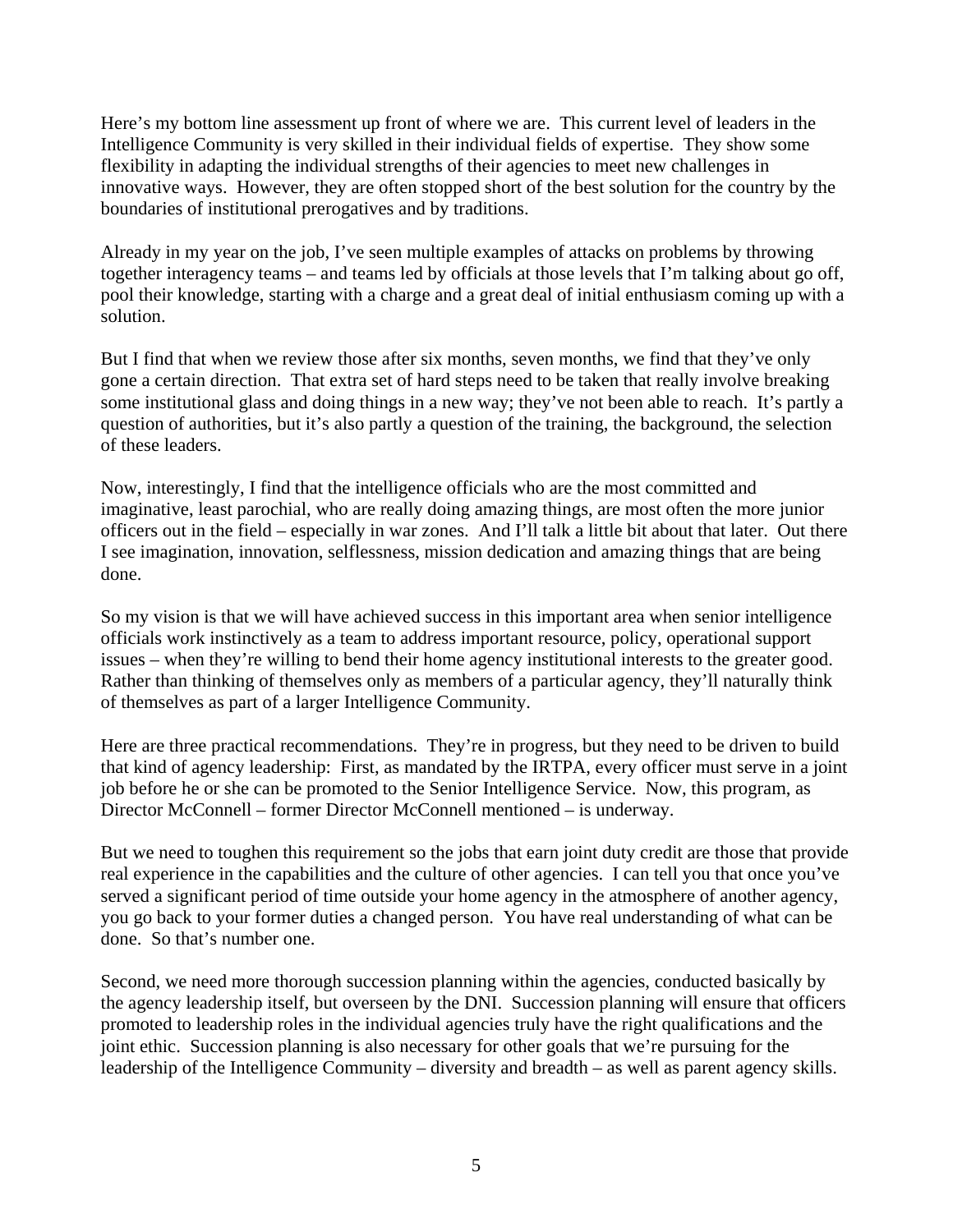And third, we need to continue to improve joint education. We've started new joint training courses for entry-, mid-level and senior intelligence officers this year. And we'll look to continually improve them. The curricula of these courses must be continually updated and refreshed. We're learning the best examples; best practices are coming all the time. And as I mentioned, primarily from the field in. And we have to plow those back into the education so that those who are in the courses can take full advantage of them.

In addition, many courses are taught by the agencies themselves, as former Director McLaughlin said. And these must be broadened to cover that full range of factors that come into play when you're doing either analysis and collection in the contemporary world. Whole areas of open-source intelligence, the effect of networks – these are things which are – have a great effect on the sort of activities we do in collection and analysis. And they're developing all the time and we have to plow those into our education system.

But we can do all this. And I believe that when the next generation of intelligence leaders moves into the top jobs, their experiences will make them better joint leaders. They will more instinctively pool skills and capabilities. And I think one of my most important jobs as the DNI is to force-feed, to speed up this process so that that day arrives sooner rather than later.

Let me turn to the second goal that I think is achievable in the next five years. And that's covert action. And it's difficult to talk about in an unclassified forum, but covert action is an essential component of national power that we as a nation need to strive to get right. And this is our second achievable goal in five years. Again, let me give you the bottom line, up front assessment.

When it comes to the activities in which the hand of the U.S. government must be hidden, we must acknowledge that context – the whole surrounding conditions for this activity – have changed in fundamental ways. There are many more overt tools of national power available to attack problems in areas of the world that were previously the place where only covert action could be applicable.

Secrecy over time is much more difficult now than it was in the past, thanks to cameras, reporters, media. And national consensus on national security issues has diminished with the end of that overarching threat of the Cold War. Information networks are dispersing the activities and the capabilities of both adversaries and friends around the world in very complex and dynamic ways.

So my vision for covert action is that it should be an important component of an overall integrated government approach involving diplomatic, military, economic and information actions, all integrated towards the same goal. The specific recommendations that I make within the government in these areas can only be discussed in classified settings.

And this administration is ensuring that covert action takes place in the larger policy context, that it's linked with related activities by other departments and agencies. We still need to work on measures of effectiveness, how to identify them, establish them, assess them – so that we can relate resources to results. Enhanced coordination using all these available instruments of national power is essential, and that coordination should take place within an overall strategic framework that is approved at the highest levels.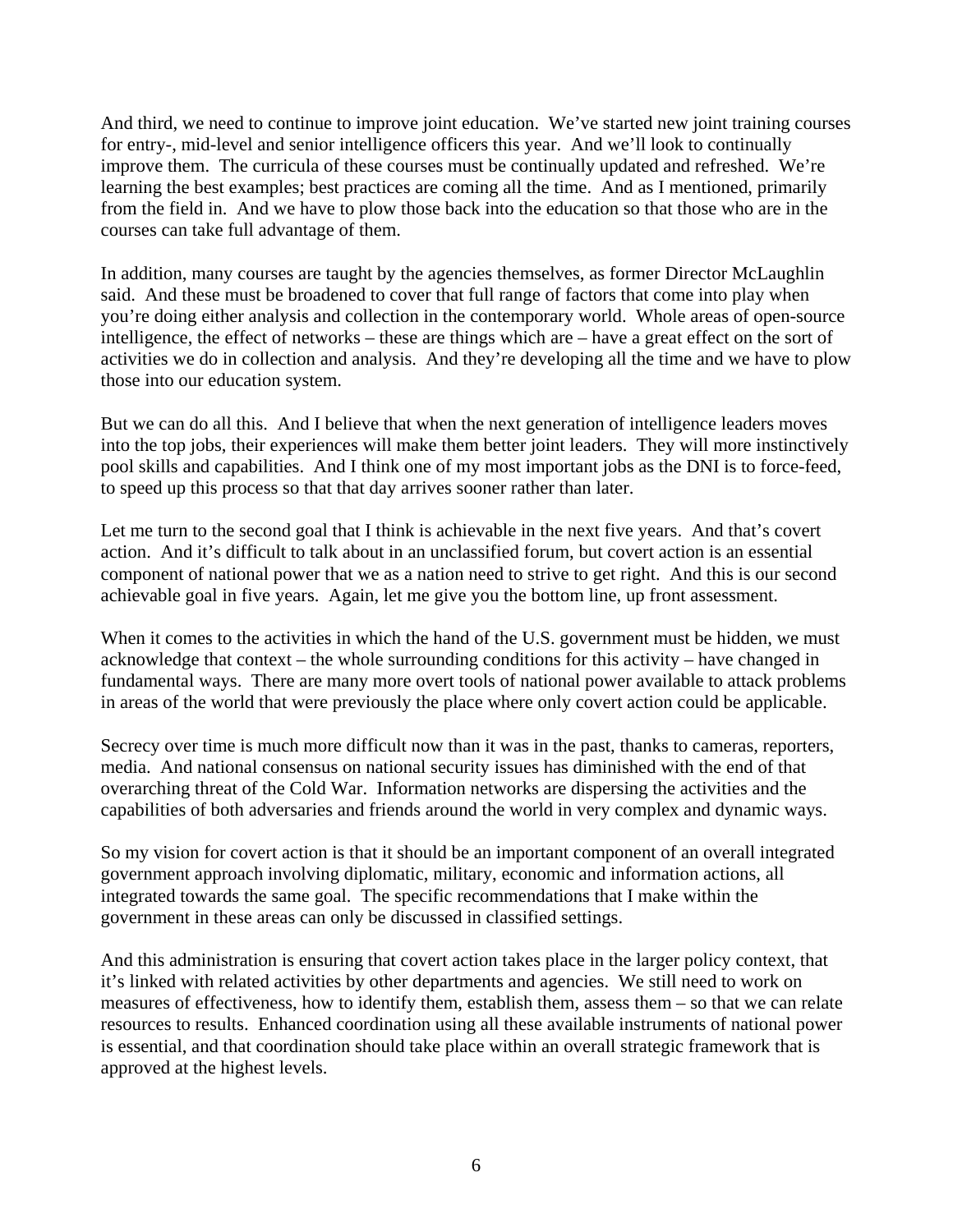Now, again, the good news here is that the field is ahead of us in Washington. It is instinctive for them. Intelligence operations across the board are conducted by integrated teams from all of the intelligence agencies. These teams are tied tightly with interagency partners from the Department of Defense, the State Department and other agencies. However, much of this outstanding field cooperation that I've observed is dependent on personal relationships that need to be reinforced by improved authorities and procedures, to bottle them and make best practices common as personalities change.

Now, the third achievable piece of this vision for the next five years is more fully integrated collection and analysis support, turbocharged by better information sharing for both policymakers on the one hand, and operational agencies out in the field on the other. Let me give the bottom line upfront assessment by looking at countering violent extremism – how we're doing.

This is the nation's highest priority, highest Intelligence Community priority. Those of us who work in this field know the lengths to which violent extremist groups will go to kill Americans and we're all working incredibly hard to prevent it. The agencies that make up the Intelligence Community have done magnificent individual work in this area.

NCTC, CIA, NSA, FBI, DHS, DIA and others – they've all made tremendous individual progress in their own areas. And there have been many examples of outstanding cooperation among them that did not take place in the past that were enabled both by IRTPA and by the imperative of the priority of this challenge to us.

But there are still gaps and overlaps in the responsibilities of different organizations and in the sharing of information. Our organization and assignment of responsibilities are constrained still by institutional legacies. The unsuccessful bomb on Northwest Flight 253 on Christmas Day exposed much of the remaining work to be done. And we are doing a great deal of it, but it was there before that event still, eight years after 9/11.

Now, our overall tools for assessing the contributions of each agency to a common mission – whether it be combating violent extremism, countering proliferation or activities based on a country – our tools for assessing the contributions and for assigning and resourcing their activities are generally quite rudimentary. We therefore often do what we can, rather than what we should.

There is an overemphasis on near-term requirements and a lack of attention to building capability over the long term. I'm talking about challenges such as foreign languages and cultural education, science and technology investment – many of the standard IC procedures. And if this is true for a priority mission like countering violent extremism – and it is – it's even more true for other intelligence priorities.

My vision – how we'll know when we've achieved success in this area – is when the Intelligence Community can first link the collection contribution of each intelligence discipline – the "INTS": human intelligence, signals intelligence, geospatial intelligence and other technical means. When we can link these contributions and the appropriate contributions of each analytical organization which takes these reports and turns them into analysis – when we link them to the prioritized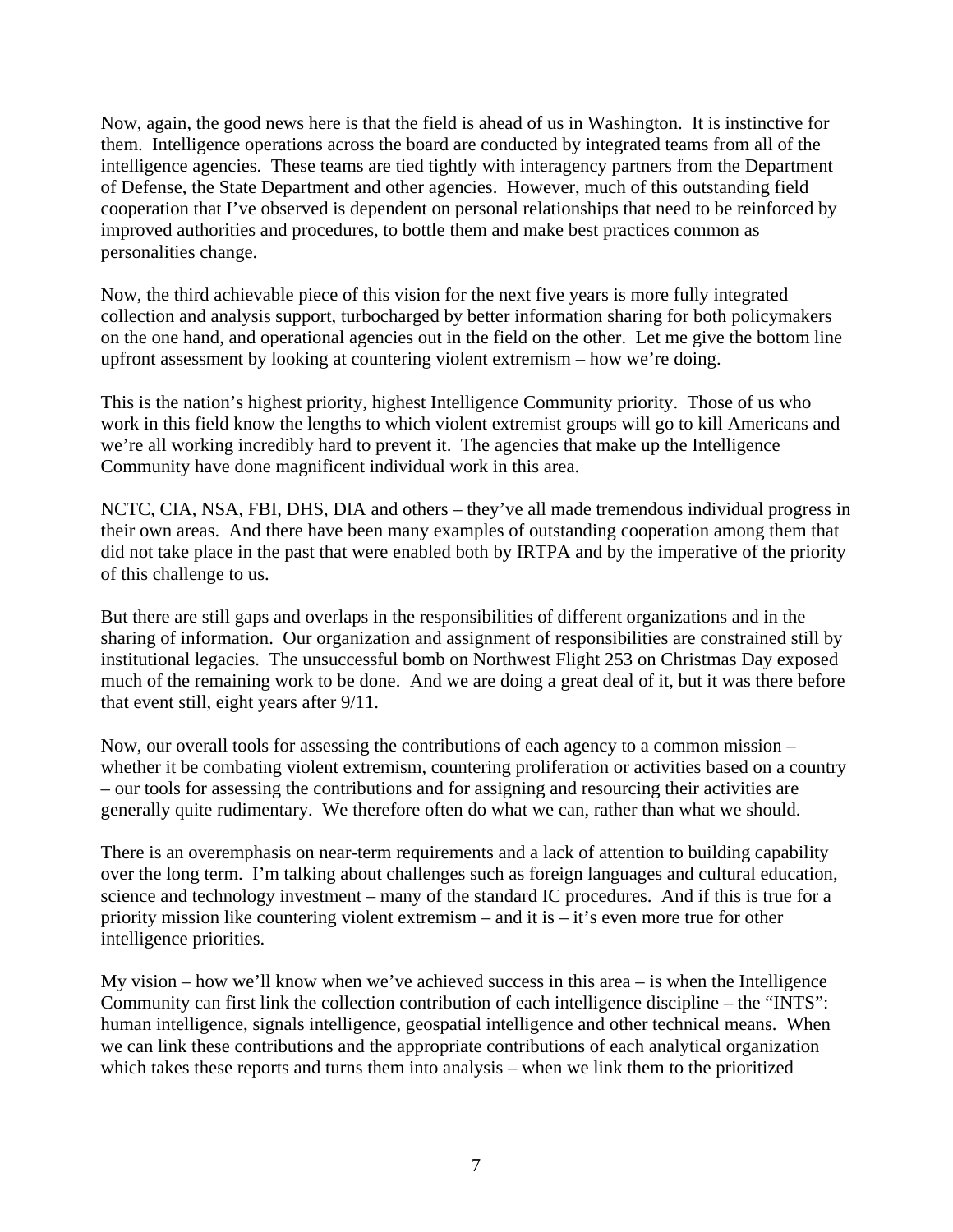intelligence requirements of the country. And second, when we can then assign roles and responsibilities appropriately for those challenges.

The vision is for all information collected by both foreign-centered and domestic-centered agencies to be available to all analysts who need it and are authorized to handle it. The vision then is for the analysis to be provided quickly – both the policy officials in Washington, operational officials in the field – throughout the government at all levels – state, local and tribal, as well as federal – and to foreign partners.

Now, to achieve this, we're building an improved resource analysis system which was based on the program that was started under my predecessor. This system is designed not only to set objectives for the separate agencies to allocate resources, and then to hold them to their objectives and to measure their performance, but it's also to make analytically based cross-agency tradeoffs. We may never be able to compare the mythical value of a pound of one "INT" versus a pound of another "INT," but we can make resource decisions that benefit the Intelligence Community as a whole, rather than simply divvying up resources among competing agency needs.

We've really only scratched the surface on true information-sharing. It's true that we have made much progress in this area within the IC. Now, I certainly salute my predecessor. Adm. McConnell signed a seminal policy before his departure that established a model for the discovery and the sharing of information based on identified mission needs.

But the implementation of this important policy is a significant challenge. It's one of those easy to say/very, very, hard to do items that we're working on. There are countless security and technical barriers; for example, those inherent in making disparate computer systems compatible with one another. It will take continued management attention and really dogged execution to reach our goal which is information available to anyone, anywhere, constrained only by law and policy, not by technology.

We're beginning to exchange this information within the Intelligence Community itself, but that's only in itself the beginning. We need to accelerate that exchange of information across the federal government and then, as I said, improve sharing with state, local and tribal governments and with foreign partners. There are many, many promising individual initiatives which I see every day and in which we see flashes of the possibilities of this sort of sharing. But it will take many months of hard work to spread these examples more widely until they become common.

Real success in information-sharing requires that we address security reform also at a root level. We can't succeed without fundamental security reform and the removal of the barriers to sharing, many of them largely self-imposed either by practice or by policy. I am talking about issues related to clearance reciprocity, management of controlled access programs, the implementation of responsibility to provide as the basis for sharing information and a host of technical problems which are part of this.

As part of this work, we're also working on sharing information at the level of database access. If we are to be as fast as the threat we face, we must have access to databases of raw material across departmental and agency lines. There often isn't time or resources to turn databases into finished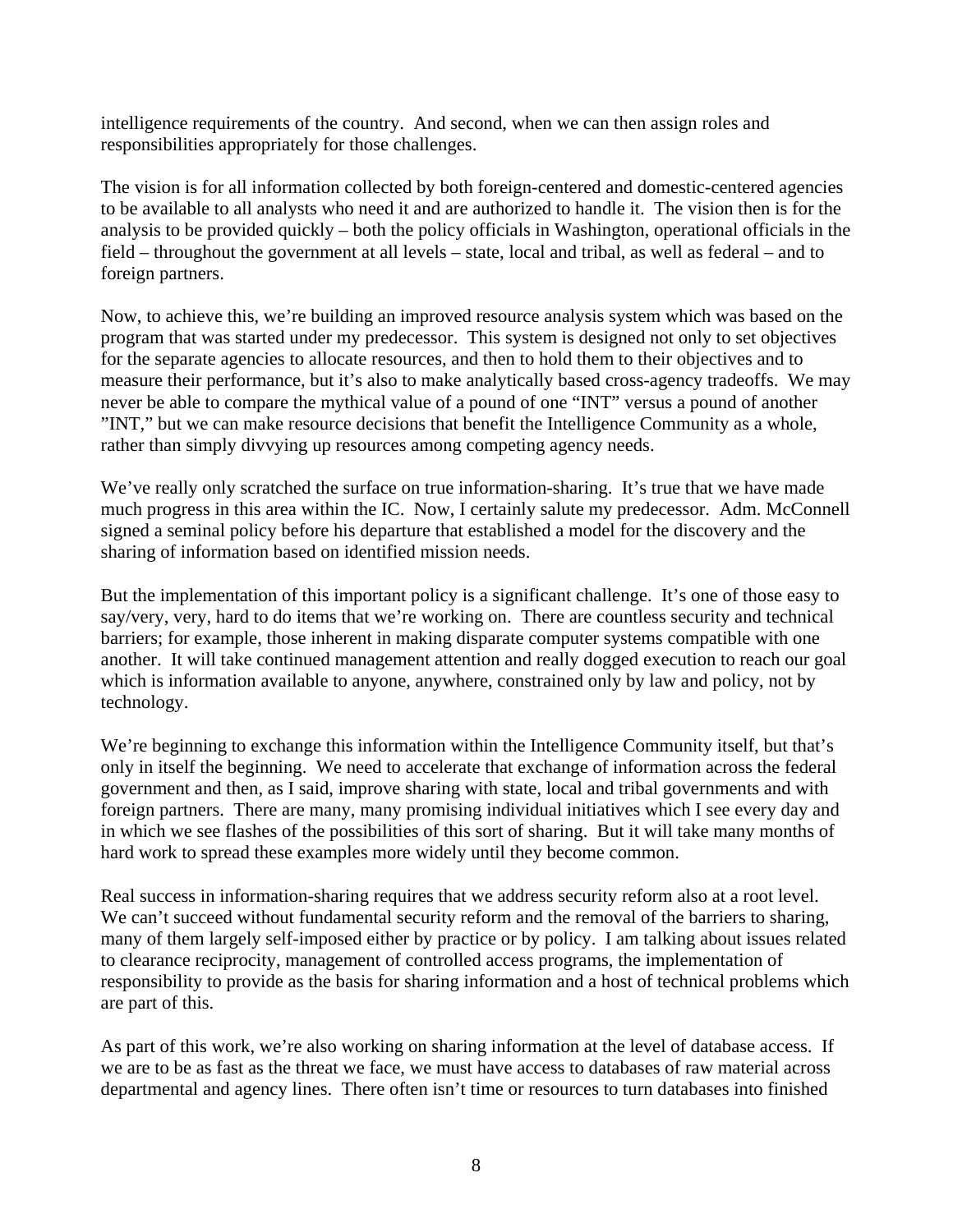reports, sending finished reports that can then be indexed, shared and turned into analysis. So we're developing ways to handle unstructured data with sophisticated search tools across the agency lines in a secure manner and we must do that if we are to keep up with the threat.

And through it all, we have to continue to drive information-sharing but we also have to ensure that the privacy and civil liberties protections of Americans are maintained intact. That's not just lip service, it's an essential part of being an American Intelligence Community. As important, a part of getting it right is ensuring that all of our activities take place within the boundaries of our Constitution and of our laws.

So those are my three areas. When it comes right down to it, I think that most of us would agree that the instinct and the vision of the authors of the Intelligence Reform and Terrorism Prevention Act were largely correct. The Intelligence Community needs leadership to achieve positive, dramatic change. Progress has been made in key areas; but there is much, much more to do. It's not so much about more authorities. The institution of ODNI mainly needs more support as it takes on these difficult tasks of integration, and more time for some of the reforms to mature. More fiscal authority would be helpful to reinforce responsibility – when I direct money and functions to be moved, I have to be able to follow up and enforce compliance.

But these three key goals, once again, are these: First, creating a critical mass of cross-agency knowledge and experience in the leadership ranks of the Intelligence Community. It's important to build from within, selecting joint-minded, educated and trained intelligence officers to lead this community. Change is hard – it took decades to overcome the negative aspects of inter-service rivalry among the services in the Department of Defense. I had been 18 years in the Navy when Goldwater-Nichols came along, and I was not terribly enthusiastic about it. I figured there was a better, obvious solution: Just get the other services up to Navy standards. (Laughter.)

But looking back on it, I was wrong. I was flat wrong. The armed forces are much more effective working together today than they were working separately and doing a lot of their fighting over who was in charge; and I see instances of the same progress in many places in the Intelligence Community. Joint duty has taken us part of the way and in individual pockets, it's taken us an incredibly long way. But it's going to take a generation to fully change mindsets and create the joint intelligence officer of the future. I'd like that to be a Moore's Law generation, not a human generation, that we get that done. We have to learn that you can still take pride in being from an agency, but you also take pride in the accomplishments of the team: what you are able to do together.

I'm encouraged because the younger generation that I interact with in the Intelligence Community sees themselves more readily as players on a team, with more professional and personal opportunities because of integration than at any time in history. They are excited by different experiences, moving around, bringing things together innovatively; and that's the kind of ethos that we need to encourage and that's the kind of ethos that we need to take over this organization.

Our second goal is to enhance the effectiveness of covert action within integrated national security policies, guided by clearly articulated principles that inform current and proposed activities. And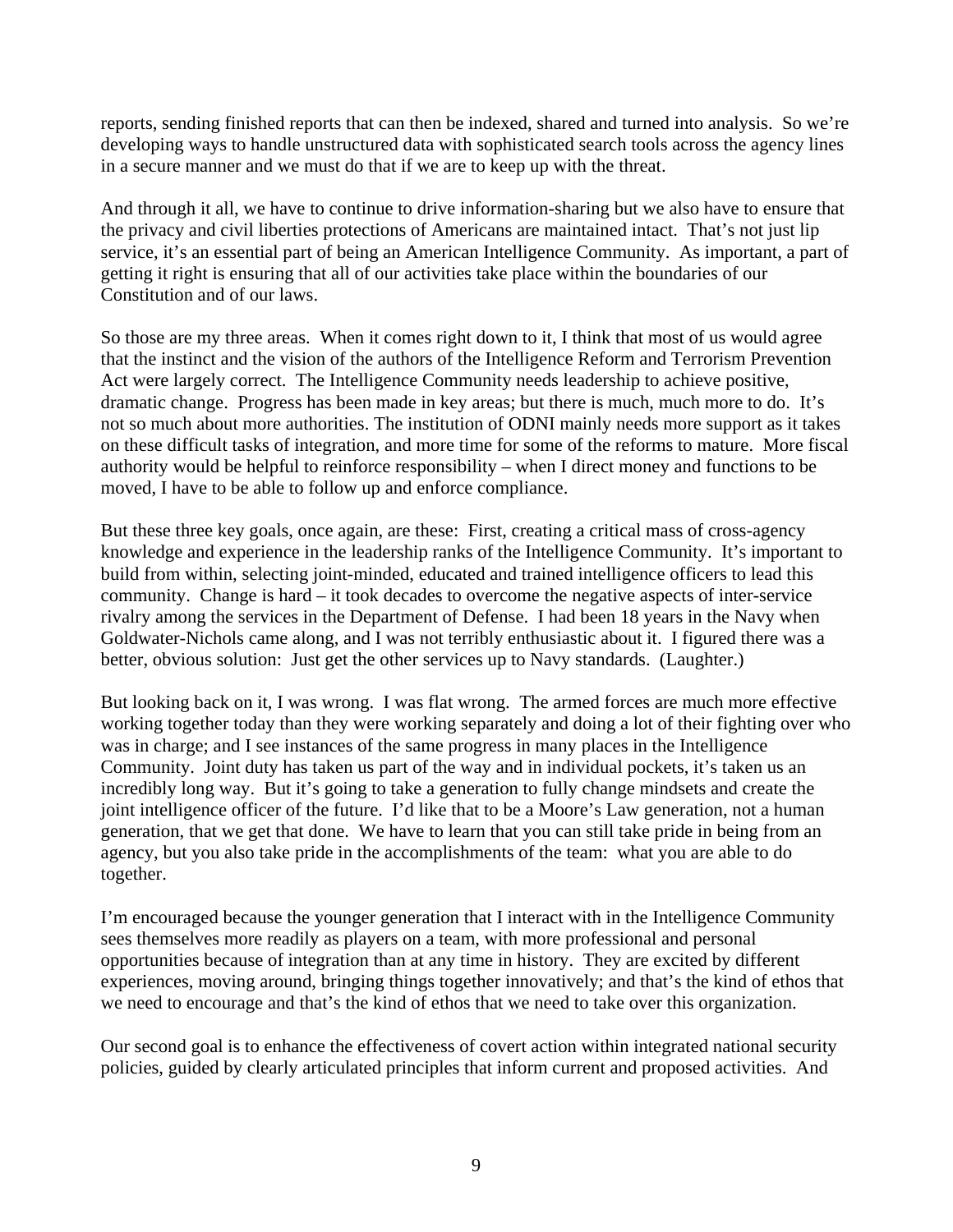our third goal is to truly drive a truly integrated collection and analysis, turbocharged by information-sharing, across the Intelligence Community.

Now, the Intelligence Community elements have specialized skills, but the ODNI is the one place where integrated thinking is the normal way of doing business. It's the expectation. The ODNI's cross-community perspective does make it more likely that all who can will be invited to contribute to solving an intelligence challenge that is ahead of us – that it will be directed towards a mission and that the information in order to do it will be widely shared.

That concept – the concept that right now is moving this most dramatically is the concept of mission managers. Some of them are established IC centers, like the National Counterterrorism Center, the National Counterproliferation Center; some are focused on countries – Iran, North Korea; some are functional like the Strategic Intercept Group, which is housed in the CIA. These centers all have differences of approach because of the challenges that they face, the missions that they have. But their common characteristics are a cross-agency approach to collection and analysis, a full sharing of information, very close connections to policymakers and officials in the field in getting their job done.

I think it's this mission-based information and sharing, more than anything else, is what would make DNI a real game-changer. Information-sharing, more than anything else, I believe, is the legacy, the gift, that the framers of the IRTPA gave to the nation. Because we always have to remember that intelligence reform is really just a means to an end – a means to enabling wise policy, to better supporting effective national security action. And both of these, in turn, mean keeping the country safe, secure and a haven for peaceful development in the  $21<sup>st</sup>$  century.

If we can truly create a more effective union, a "more perfect union" of the components of the Intelligence Community, we will eventually be able to not only remove these seams that create a patchwork within today's IC, but remove the seams between the IC and those who formulate policy, strategy, plans, programs, budgets, those who conduct diplomacy, development and defense. So the motivation behind all of our discussions here today is not simply what's best for the DNI or what's best for the Intelligence Community, but what's best for the people of the United States.

We have our challenges, but we're still the most formidable Intelligence Community in the world, focused on the right problems; and we can take great pride in knowing that as we relentlessly seek out those who seek to do Americans harm, we seek to balance protection of this security and welfare of Americans with the protection of their privacy. Thank you very much for your attention. (Applause.)

GOVERNOR KEAN: Adm. Blair has agreed to take a few questions. Who's number one?

QUESTION: One of the discussions we've had earlier is the issue that the DNI does not have an operational role in carrying out operations. But one of the concepts that the 9/11 Commission talked about was that the DNI would act – they used the term "quarterback"; maybe the better term is "coach" – to call the plays, and making sure that operations that transcend different parts of the community or transnational borders would be carried out effectively. How much has the DNI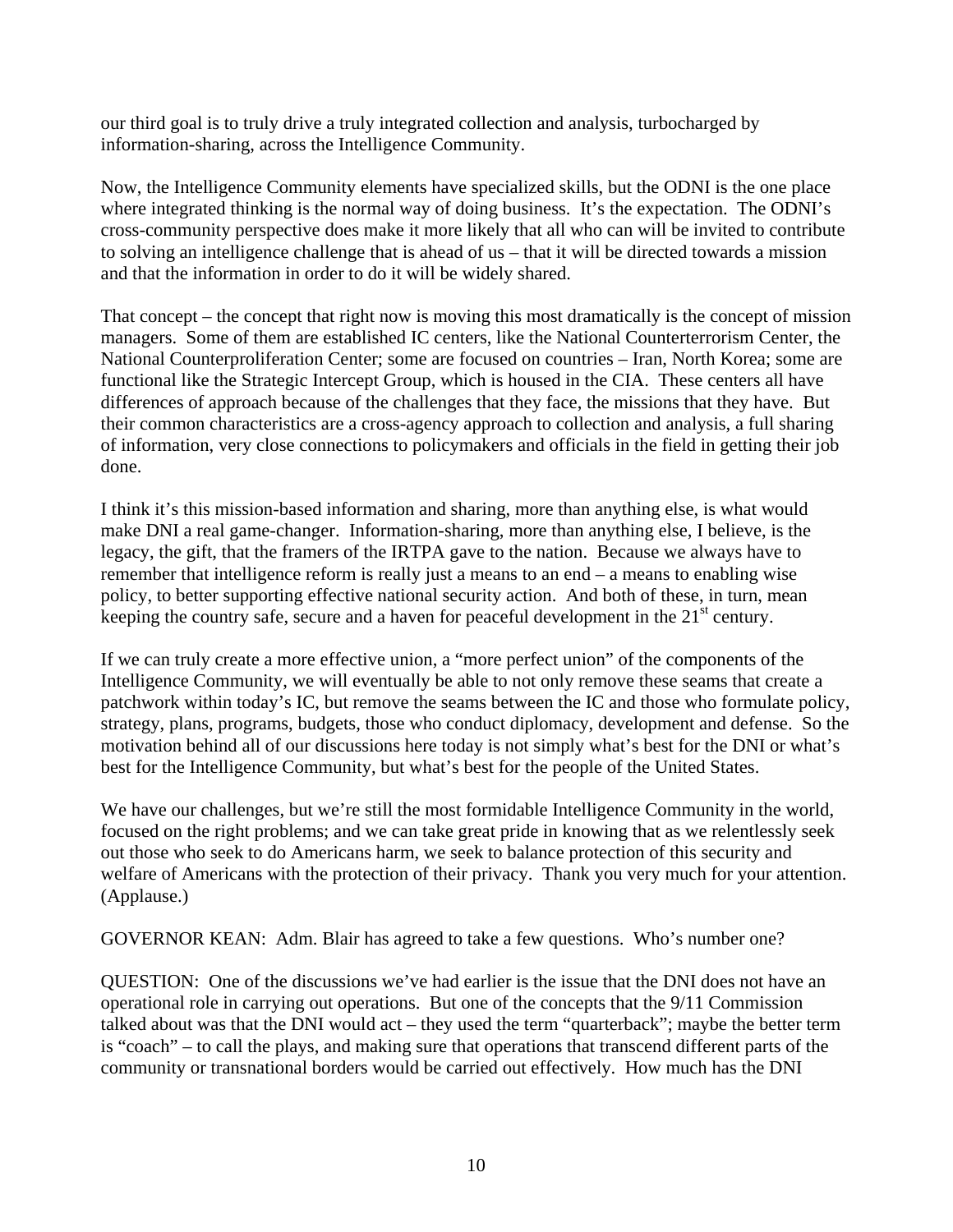actually taken that role on and worked to call the plays, even though they're not carrying out the plays?

DNI BLAIR: I see the role of the DNI as seeing – as even more fundamental than that. It's seeing that the right plays are called and being the architect, the structure of this entire system so that it does its many functions. The Intelligence Community is so complex that it's got to be decentralized in operation. There's just no alternative. If we're going to be quick, we've got to have empowered people right down the line who are doing their job based on mission guidance not on centralized direction. So I really think my responsibility is to set up the structure that does that.

A typical example would be the preparation of the President's Daily Briefing which is, although it has the title "President" in it, it's really the intelligence briefing that goes across the top policymakers of the government. I'd say in that case, I don't always do it myself, but I see it's done well. I know the people who are doing it; we've talked about it; they go do their job. And that analogy goes through the community.

I don't have an operations center – when a crisis goes, I don't go rushing in and put on my headphone and look at the screen and push buttons. I think, okay, who's got the con for this one? Are they well supported? Are the right people there? Are the resources in place? Are the procedures taking place? So it's really sort of one step back from that in order to get the operational job done.

QUESTION: (Inaudible, off mike.) We talked a lot about changes since 1947 in the community and the laws and how they have change to the common practice of certain procedures. Since 1947, a lot of companies and industries have, frankly, gone out of business and yet the Intelligence Community, below the management level – now I'm talking about the NRO, the CIA, the agencies, the "INT" organization of the community – remains virtually like it was in 1952, 1954. Do you see any reason to be looking at whether we are organized properly by INT, and whether that needs to be changed to improve the effectiveness of the community?

DNI BLAIR: You know, my frame of reference for many of these is sort of an aircraft carrier. You look at a World War II aircraft carrier – the *Enterprise*, the *Essex* and all of it – it looks kind of like the *Nimitz* from a distance, if you make your eyes squinty. That's no comparison as to what goes on inside an aircraft carrier now from what went on back in World War II. I would say that the same is very much true of the Intelligence Community. What actually goes on is completely different from what went on with those predecessor organizations.

So I think the key is to continue to evolve organically to meet the challenges that we have. There have been some structural things – the combining of the old geospatial intelligence components of the CIA and the Defense Department into an independent agency that was done – what's now the Geospatial Agency was established. The establishment of the ODNI itself.

So I look less at the wiring diagrams than I look at the processes and results. And I think those are quite a bit different and better now. I'd tell you, when I left active duty as a senior defense officer in 2002, came back to this job in 2009, it was an incredibly more capable Intelligence Community that I saw. Things are really moving in the right direction. I think what most of us are impatient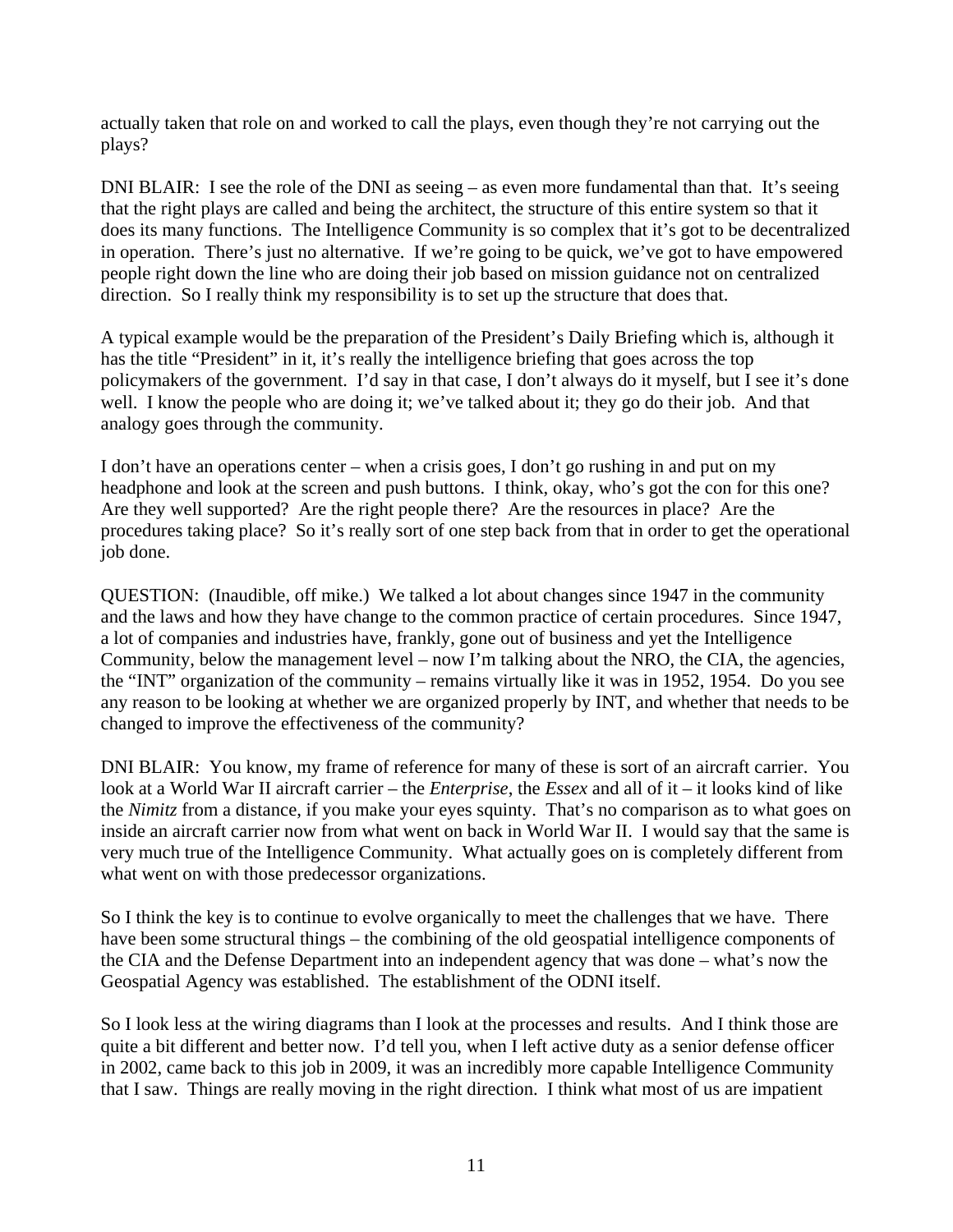about are seeing how much better it could be because we see examples of it done, and we just are impatient to get that moved around, to get it more widely spread.

QUESTION: You spoke of the "power to the edge" doctrine we're using – knowledgeable people on the periphery to deal with real-time issues in a proactive, innovative, adaptive and risk-taking manner. And you're talking about centralized management, where you have to have highknowledge persons making decisions. You're basically transitioning ODNI into a knowledgemanagement organization.

How do you either – with the information sharing issues we have, there's a lot of problems with the fact that they don't have the same model that you have. And then, they don't understand the need to make a decision – like under Boyd's OODA model quickly – to make decisions quickly in real time, like we have to deal with in cyberwarfare or cybersecurity.

This is the front we're on now. I mean, the intelligence sharing, on a regular basis, is policy and process management, and we're doing decision-making at the speed of policy. Yet, we have to be doing decision-making at the speed of knowledge. How are we going to transform from this old, legacy management world to the new, modern world that you're telling us?

DNI BLAIR: I think we enable that kind of activity to take place through management.

QUESTION: Hello. My question is, what is your vision for the role of the Department of Homeland Security in the years ahead?

DNI BLAIR: I leave that to Secretary Napolitano, mainly; but I do have some views on the interrelationship between what we do on the intelligence side and how the Department of Homeland Security uses that information. And I would say that the interacting with those who are responsible for checking people who come into the country, protecting the borders, looking out for threats already in this country, is a pretty typical relationship; but we pump as much intelligence to them to get their job done, and then they use it, and then they push us harder and then we try to do more of it.

But there's some fundamental things that I have to – that we have to develop. A great, big one is information on Americans. And because national intelligence now includes the intelligence that's from domestic-focused agencies with those who are traditionally overseas, and because the adversaries can move back and forth so quickly over, we've had to make some real adjustments to break down those old barriers while maintaining the rights to privacy through the use of courts – through ensuring that laws, regulation, inspections are done right. So that's another piece of it.

The other piece of it that I think is developing is more dynamism, in terms of what's going on with the Department of Homeland Security. It wasn't our only tool, but our primary tool for keeping terrorists off of airplanes was the watch list, up until fairly recently. And that was a fairly static, one-way industrial process – a name on a list; somebody doesn't get to fly.

What we developed in the wake of Christmas Day last year is a much more dynamic way for DHS to use partial intelligence – something short of going on red alert for the entire country, but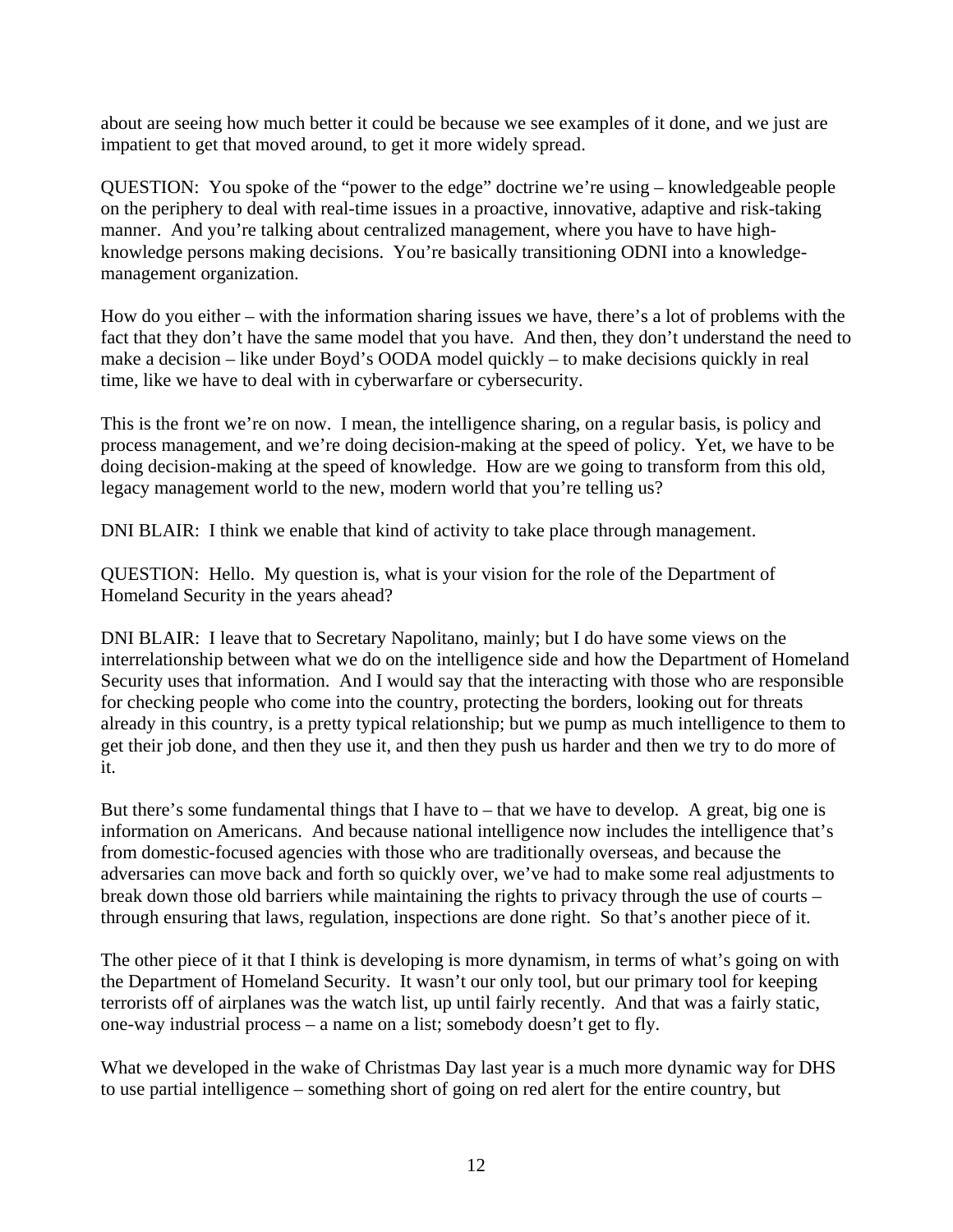something more than keeping one known terrorist off an airplane – for them to be able to take actions that will make the country safer in particular areas, in particular ways, based on the intelligence that we are able to generate, and then we continue to generate more intelligence to try to shape that down so that it can be more narrowed.

Eventually, we'd like to have a name so that somebody can be arrested, somebody can be stopped. But this dynamism, in terms of DHS, is very important. And I think that will be the model for what we go in the future. So those are the two big ones, I think – handling U.S. persons' data, but becoming more dynamic. And we're going in that direction; but again, need more speed. The threat's out there.

QUESTION: My question is, who keeps score? We've had a lot of questions about authorities and everything else – but who keeps score? Who does the evaluative process of, when bad collection, good collection is done? Who makes the decisions about the implications of good or bad performance? IT seems that if we don't have the evaluative function in there, all the rest of this is almost a waste of time without being able to improve through evaluation.

DNI BLAIR: Right. I think there are about three or four ways that you could do it. I'd say the best scorekeeper is a very demanding policymaker or action officer. You know, if you tell a squad that the terrorist is going to be at a certain location at 10:00 the next morning and they go run out to arrest him and he's not there, you know, that's kind of a zero in that block. You kind of know very quickly in operational intelligence how you're doing.

A demanding policymaker is also a very good spur to knowing how well you're doing. An experienced policymaker who tells you exactly what he or she needs to know about the political issue that they're dealing with will drive you pretty hard, and that's good to know.

And I'd say the third one, then, is comparing what's done in one section of the enterprise with something that's not being done very well in another section. You know, country X, we are just stealing them blind – we know everything; we've got them wired. That gives you a pretty good standard there, and then you look around at country Y and country Z, which you'd like to have in the same category, and we're not there yet. We've got to work on it.

So I'd say it's those three things. Operationally, it's pretty easy; at the policy level, a demanding policymaker who pushes us; and then, trying to spread best practices, or grade ourselves against the best that we can do.

QUESTION: Sir, I just wanted to check with you and see if you would also agree with your predecessor, Adm. McConnell, in saying that it's time for the U.S. to move to – either to a Department of Intelligence or to a cabinet-level intelligence official that would have authority outside of the Secretary of Defense?

DNI BLAIR: I'm kind of pretty busy trying to work with what I have. (Laughter.)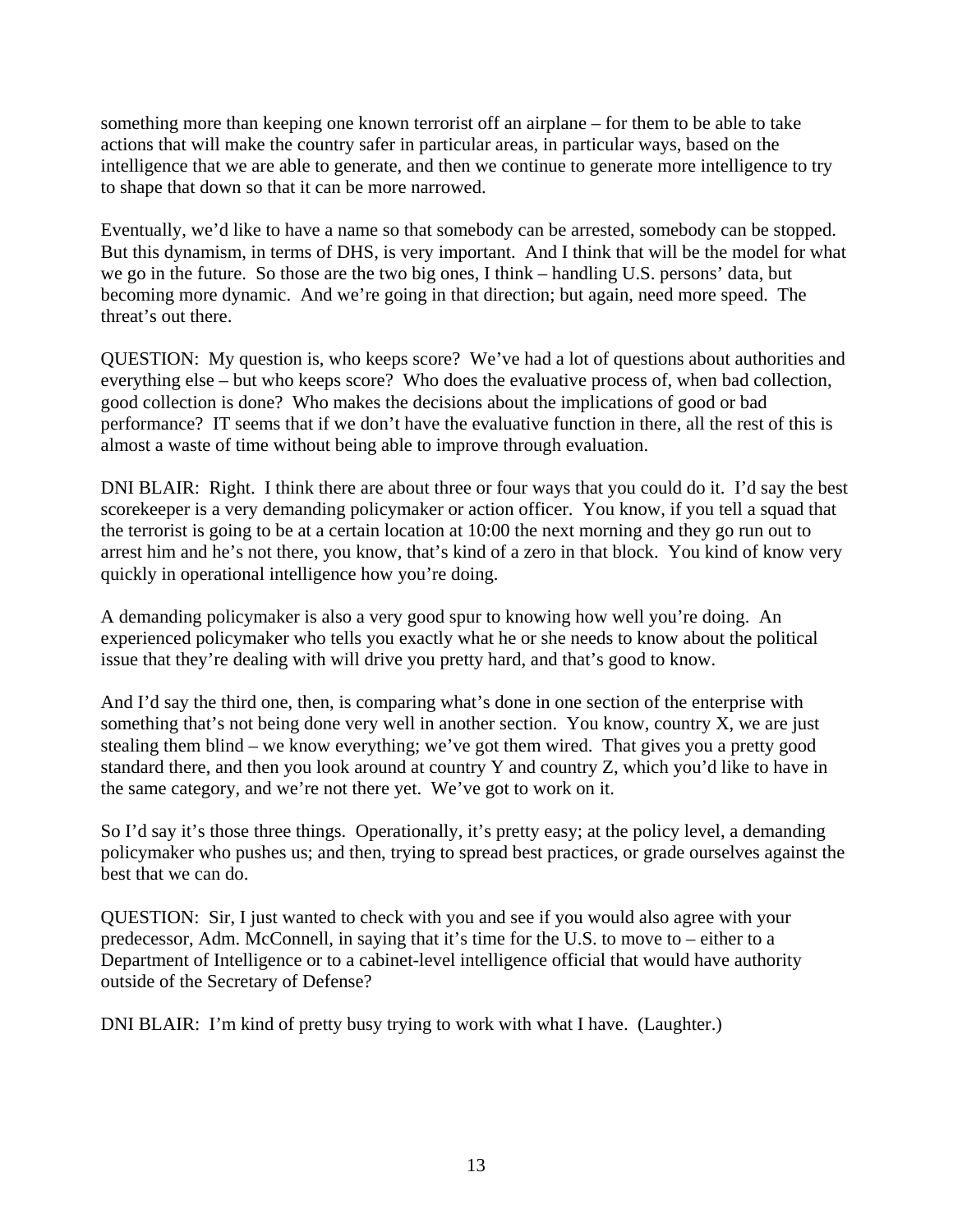QUESTION: I have two questions, if I may. The first question is, sir, with hindsight, do you believe that you should have been more out front, or the public face, after the attempted bombing on Christmas Day?

DNI BLAIR: I'm sorry, you'll have to state it again a little more slowly.

QUESTION: Sure. You know, with hindsight, do you believe you should have been more out front, or the public face, after the attempted bombing on Christmas Day?

DNI BLAIR: Should we have been more up front on what?

QUESTION: Should you have been more out front or the public face of the administration after the attempted bombing, pardon me.

DNI BLAIR: Oh, I see. You know, I spend less time worrying about counting up my minutes for the camera, more time counting up the accomplishments that I make behind the scenes. So it doesn't matter too much to me who's out front, as long as they're getting the job done.

QUESTION: And my second question is, given what we know about the American cleric in Yemen, why did it take more than two months for the American administration to call Fort Hood an act of terrorism, in your opinion?

DNI BLAIR: Why did it take more than two months for the administration to do what?

QUESTION: To call Fort Hood an act of terrorism?

DNI BLAIR: You know, again – (chuckles) – labels are one thing; reality is another. I think, from the intelligence point of view, no matter what we label it, going after it, understanding it, doing something about it is really what is most important to all of us. And the thing about Fort Hood that I think we had to fix was the – bringing the information that the Intelligence Community had to the authorities in the Defense Department to put together with their information, in order to take action that, had it been done, maybe we could have been able to prevent that awful tragedy. So to me, that's the thing. And all that's been fixed, and it didn't take two months.

QUESTION: Just a follow-up on that other question. You said one of the ways we know how to keep score on how we're doing is to have a demanding policymaker. Given the far-flung Intelligence Community across so many agencies, who would that be? Who were you thinking of when you say you need a demanding policymaker?

DNI BLAIR: I'd say the tone starts at the top, and this President and the policy team that he has assembled are an incredibly, incredibly demanding set of policy customers. I've told my analysts that they are really in a golden age of the Intelligence Community, because this administration wants to know what the facts are on the ground, what the effects of possible actions are, to drill down second- and third-order questions.